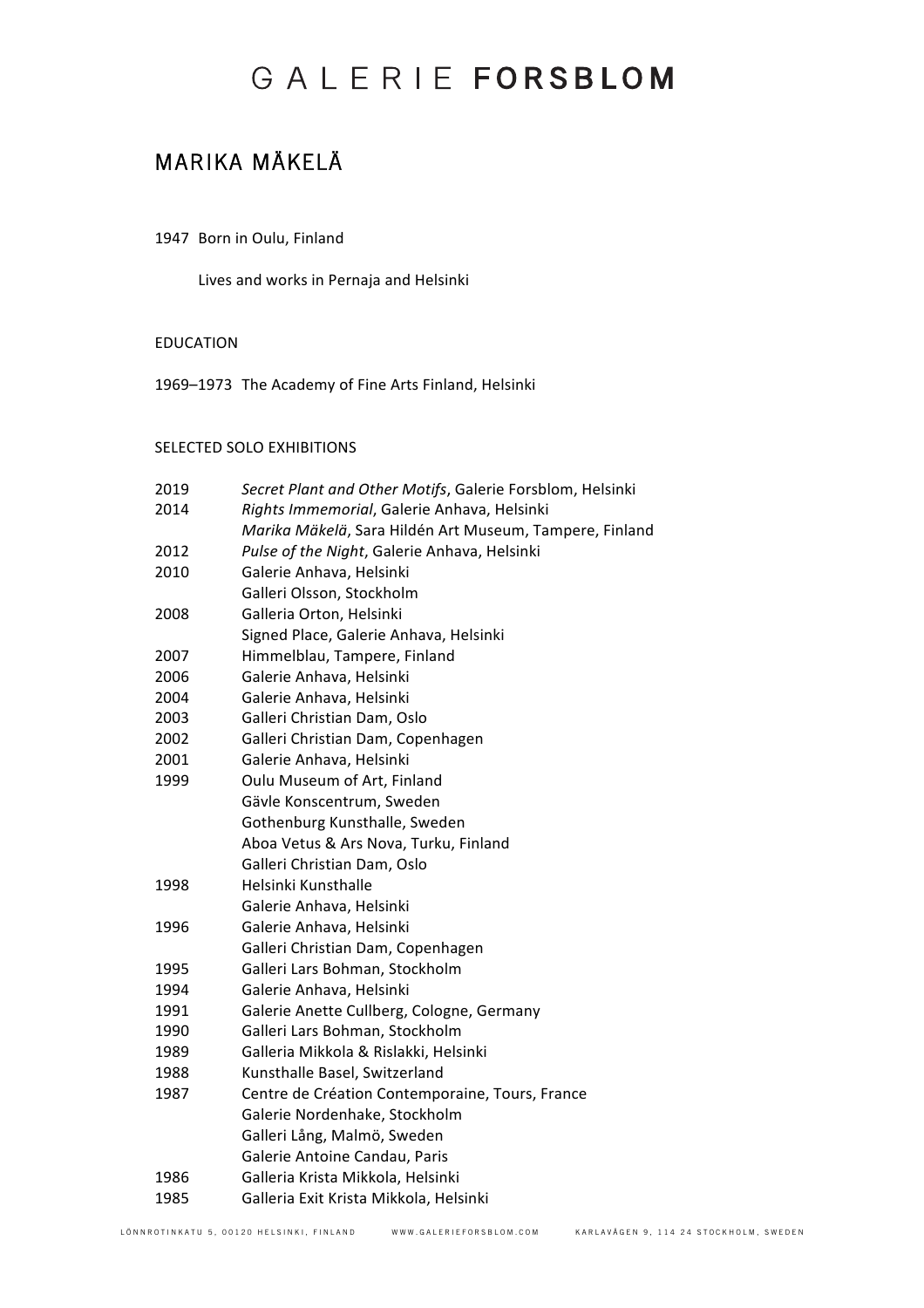- 1984 Konstakademien, Stockholm
- Galleri Lång, Malmö
- 1983 Galleria Katariina, Helsinki
- 1982 **Galleria Nuovo, Lahti, Finland**
- Porvoo Kunsthalle, Finland
- 1980 Galleria Bronda, Helsinki
- 1979 Main Library, Espoo, Finland
- 1978 Galleria Bronda, Helsinki
- Hanasaari Cultural Centre, Espoo, Finland
- 1977 Galleri Paloma, Stockholm
- 1976 Galleria Katariina, Helsinki
- 1974 Taidemaalariliiton galleria, Helsinki

### **SELECTED GROUP EXHIBITIONS**

| 2018 | Verynice, BloodyGood, Galerie Forsblom, Helsinki                                 |
|------|----------------------------------------------------------------------------------|
| 2014 | Jubileumsutstilling, Kunstverket Galleri, Oslo                                   |
| 2013 | Carnegie Art Award 2014, Konstakademien, Stockholm                               |
| 2011 | Kind of Nice. Galerie Anhava 20 Years, Galerie Anhava, Helsinki                  |
| 2010 | The Power of Africa. Three Perspectives, EMMA Espoo Museum of Modern Art,        |
|      | Finland                                                                          |
| 2009 | Treasure Islands and Daydreams, EMMA Espoo Museum of Modern Art,<br>Finland      |
|      | Oulu Art Museum, Finland                                                         |
| 2008 | Entre chien et loup, EMMA Espoo Museum of Modern Art, Finland                    |
| 2008 | Pekka Halonen Collection, Kuopio Art Museum, Finland                             |
|      | Lars Swanljung Collection, Kuntsi Museum of Modern Art, Vaasa, Finland           |
| 2007 | Kuntsi Museum of Modern Art, Vaasa, Finland                                      |
| 2006 | Sara Hildén Art Museum, Tampere, Finland                                         |
|      | Flower as Picture, Galerie Anhava, Helsinki                                      |
|      | Art Centre Salmela, Mäntyharju, Finland                                          |
| 2005 | HoviArt, Anttolanhovi, Anttola, Finland                                          |
| 2003 | Blue Sky, Taidekeskus Retretti, Punkaharju; Pyynikinlinna, Tampere; Forum        |
|      | Box, Helsinki; Oulu Art Museum, Finland                                          |
| 2002 | Blue Sky, Shanghai Library Exhibition Hall, China; Wan Fung Art Gallery, Beijing |
| 2001 | Pyynikinlinna, Tampere, Finland                                                  |
| 2000 | Art Centre Salmela, Mäntyharju, Finland                                          |
| 1997 | Purnu 97, Purnu, Orivesi, Finland                                                |
| 1996 | Fyra element - Verk ur Fredrik Roos Nordiska Samling, Rooseum, Malmö,            |
|      | Sweden; Moderna Museet, Stockholm                                                |
|      | Mother, Tikanoja Art Museum, Vaasa; Mikkeli Art Museum, Finland                  |
| 1995 | Galerie Anhava, Helsinki                                                         |
| 1993 | Naturkunden, Heliosturm, Köln-Ehreneld, Germany; Kiscelli Múzeum, Budapest       |
| 1993 | Den andra given - Verk ur Fredrik Roos Nordiska Samling, Rooseum, Malmö          |
|      | Transit, National Museum, Helsinki                                               |
| 1992 | Border Crossings, Barbican Art Gallery, London                                   |
|      | Cultural Landscapes, Palazzo delle Esposizioni, Rome                             |
|      | Weiter Horizont - Neun Finnische Künstlerinnen, Frauenmuseum, Bonn               |
|      | Skin, Kunsthalle Helsinki                                                        |
|      | Galleria Bellarte, Turku, Finland                                                |
| 1991 | Kunst Europa, Kunstverein Rosenheim, Germany                                     |
|      | Neomanierismeja, Oulu Art Museum, Finland                                        |
|      | Galleria Bellarte, Turku, Finland                                                |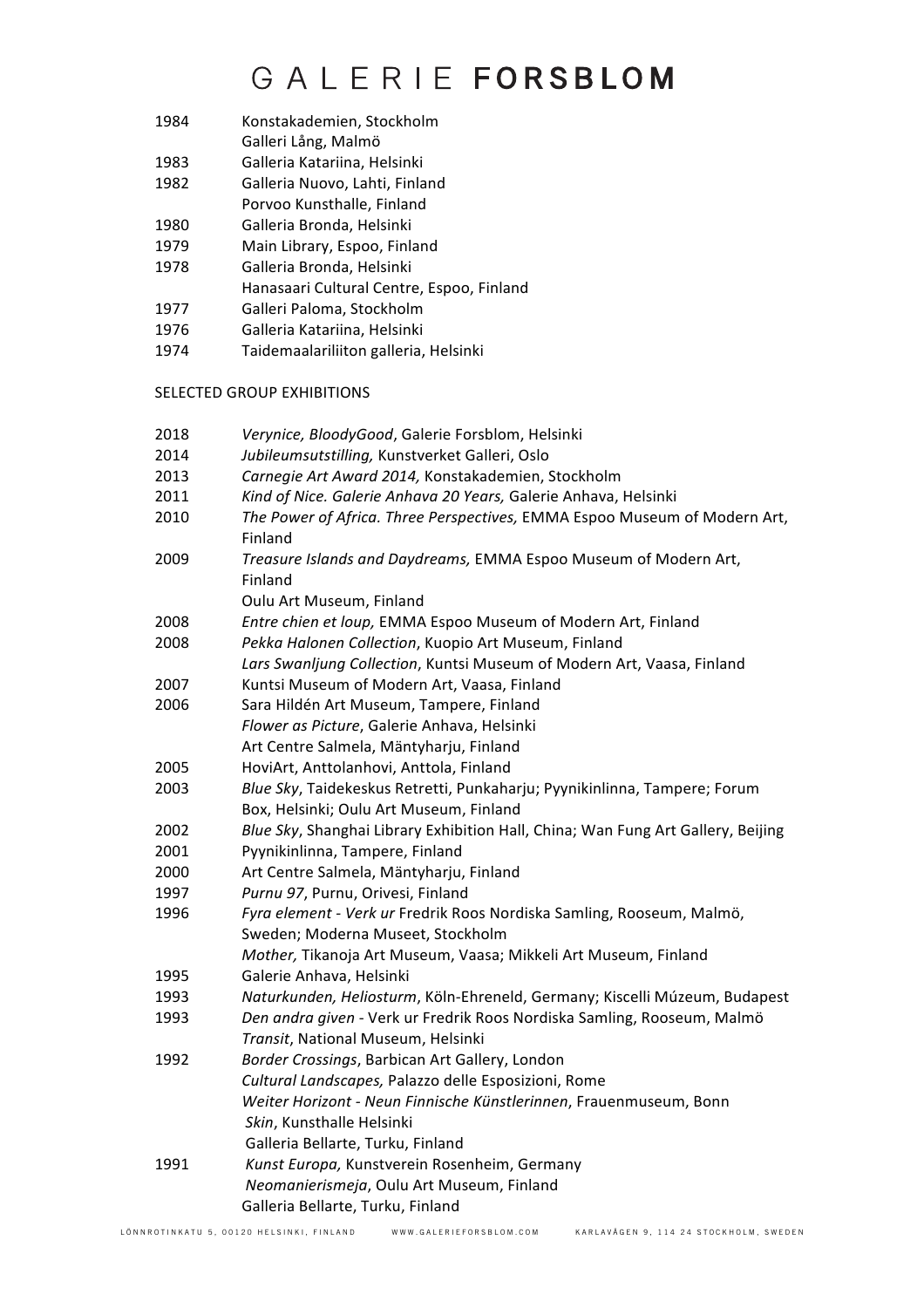| 1990    | Northlands - New Art from Scandinavia, The Museum of Modern Art, Oxford,<br>United Kingdom; Douglas Hyde Gallery, Dublin<br>New Scandinavian Painting, City Gallery, New York, United States |
|---------|----------------------------------------------------------------------------------------------------------------------------------------------------------------------------------------------|
|         | Nord Kunst, Galerie Anette Cullberg, Cologne, Germany                                                                                                                                        |
| 1989    | Ateneum, Helsinki                                                                                                                                                                            |
|         | Galleria Mikkola & Rislakki, Helsinki                                                                                                                                                        |
|         | Salon d'art Contemporain, Montrouge, France                                                                                                                                                  |
|         | Prospekt '89, Frankfurter Kunstverein & Schirn Kunsthalle, Frankfurt, Germany                                                                                                                |
| 1988    | Borealis 3 - Måleriet och det metafysiska landskapet, Malmö Konsthall, Sweden                                                                                                                |
|         | L'esprit Finlandaise, Centre de Création Contemporaine, Tours, France                                                                                                                        |
|         | 5 nordiska temperament, Rooseum, Malmö, Finland                                                                                                                                              |
|         | Schneeschmelze, Wiener Secession, Vienna; Neue Galerie, Aachen,                                                                                                                              |
|         | Germany; Blumenhalle, Cologne; Dominikanerkirche, Osnabrück, Germany                                                                                                                         |
|         | Utblickar, Smålands Museum, Galleri Bo Swerden, Växjö, Sweden                                                                                                                                |
| 1987    | Voyage, Borås Konstmuseum; Trollhättans museum; Sundsvalls Museum,                                                                                                                           |
|         | Sweden; Kulturhuset, Stockholm;                                                                                                                                                              |
|         | Rovaniemi Art Museum, Finland                                                                                                                                                                |
|         | Natur - 6 finske kunstnere, Sophienholm, Copenhagen,                                                                                                                                         |
|         | Galleri F15, Moss, Norway                                                                                                                                                                    |
| 1987    | Finnish Contemporary Art, Amos Anderson Art Museum, Helsinki                                                                                                                                 |
|         | Pyynikinlinna, Tampere, Finland                                                                                                                                                              |
|         | Expohja 87, Fiskars, Finland                                                                                                                                                                 |
|         | Salon d'art Contemporain, Montrouge, France                                                                                                                                                  |
| 1986    | Kunsthalle Helsinki                                                                                                                                                                          |
|         | Pyynikinlinna, Tampere, Finland                                                                                                                                                              |
|         | Ateneum, Helsinki                                                                                                                                                                            |
|         | Joensuu Art Museum, Finland                                                                                                                                                                  |
|         | Kuopio Art Museum, Finland                                                                                                                                                                   |
|         | South-Karelia Art Museum, Lappeenranta, Finland                                                                                                                                              |
|         | Tampere Art Museum, Finland                                                                                                                                                                  |
|         | Turku Art Museum, Finland                                                                                                                                                                    |
|         | Attityder, Nordjyllands Kunstmuseum, Aalborg, Denmark                                                                                                                                        |
|         | Södertälje Konsthall, Sweden                                                                                                                                                                 |
|         | Kjarvalstadir, Reykjavik                                                                                                                                                                     |
|         | <b>Espace Claudine Breguet, Paris</b>                                                                                                                                                        |
| 1984    | Leena Luostarinen, Marika Mäkelä, Silja Rantanen, Galleria Exit Krista Mikkola,                                                                                                              |
|         | Helsinki                                                                                                                                                                                     |
|         | South-Karelia Art Museum, Lappeenranta, Finland                                                                                                                                              |
| 1983    | Pori Art Museum, Finland                                                                                                                                                                     |
|         | Nikkari School, Kerava, Finland                                                                                                                                                              |
|         | Finskt sekelskifte och nutid, Malmö Konsthall, Sweden                                                                                                                                        |
|         | Finsk kunst nå, Henie-Onstads kunstsenter, Hovikodden, Norway                                                                                                                                |
| 1982-83 | Contemporaries - New Art from Finland, The Port of History Museum,                                                                                                                           |
|         | Philadelphia; Meridian House, Washington D.C.; Catherine G. Murphy                                                                                                                           |
|         | Galleries, St. Paul; Long Beach Art Museum; Emma Frye Art Museum, Seattle,                                                                                                                   |
|         | <b>United States</b>                                                                                                                                                                         |
| 1982    | XII Biennale de Paris, Musée d'Art Moderne de la Ville de Paris,                                                                                                                             |
|         | XII Biennale de Paris, Sara Hildén Art Museum, Tampere; Mikkeli Art Museum,                                                                                                                  |
|         | Finland                                                                                                                                                                                      |
| 1981    | Art Today, Sapporo Triennial, Japan                                                                                                                                                          |
|         | Fantastic Art, Salerno, Italy                                                                                                                                                                |
| 1980    | Nordiska kvinnor, Malmö Konsthall, Sweden; Turku Art Museum; Museum of                                                                                                                       |
|         | Central Finland, Jyväskylä, Finland; Galleri F15, Moss, Norway; Kjarvalstadir,                                                                                                               |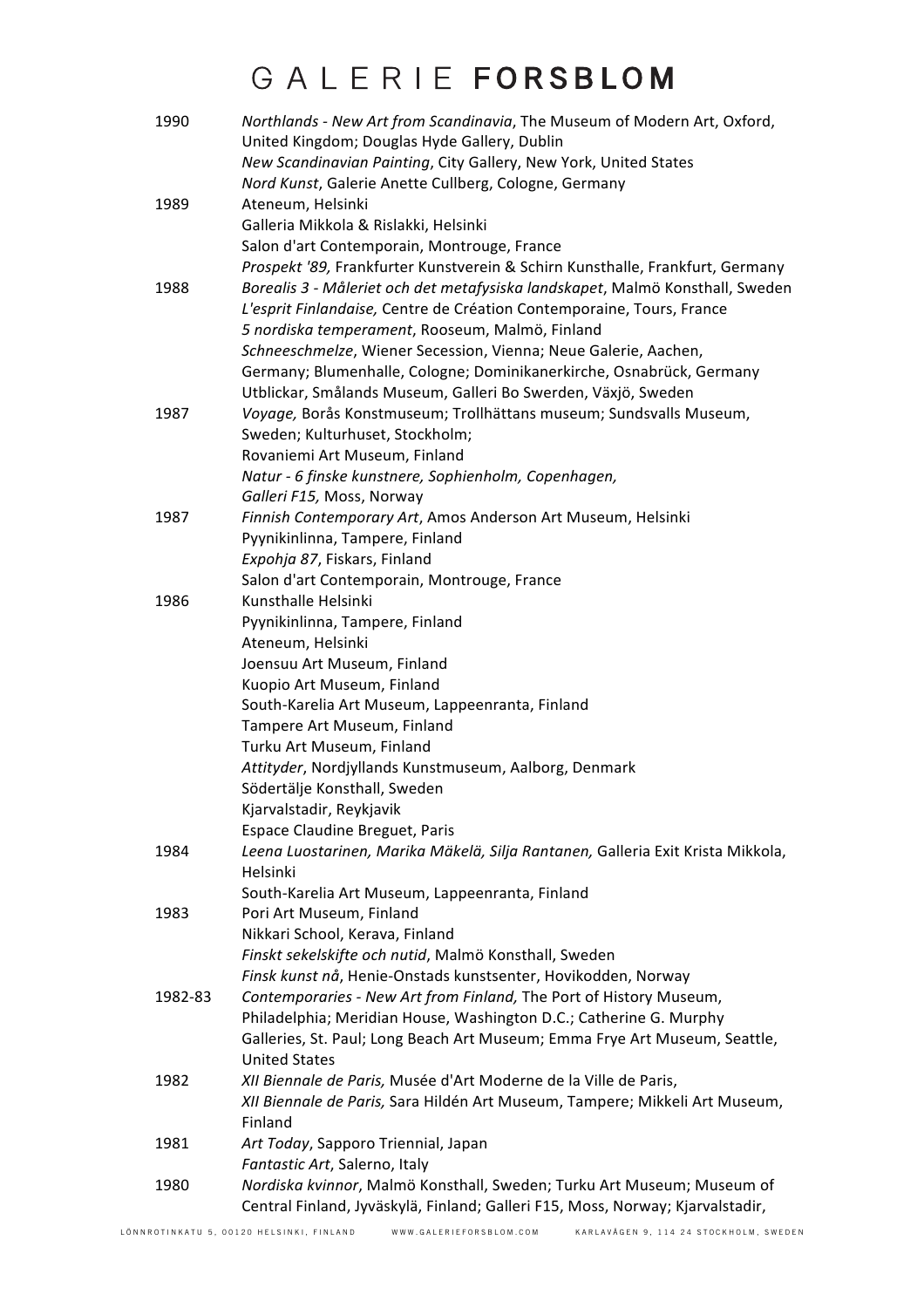|      | Reykjavik; Aarhus Kunstmuseum, Denmark                                           |
|------|----------------------------------------------------------------------------------|
| 1979 | Exhibition 79, Kunsthalle Helsinki                                               |
|      | Finska bilder, Kunstnernes Hus, Oslo; Kunstforening, Bergen, Norway              |
|      | Poesia et Realta, Salerno, Italy                                                 |
|      | Arta Plastica Finlandeza Contemporana, Sala de Expositii de la Teatrul National, |
|      | <b>Bucharest</b>                                                                 |
|      | Mataristo, Sysmä, Finland                                                        |
|      | Purnu 79, Purnu, Orivesi, Finland                                                |
|      | Galleria Bronda, Helsinki                                                        |
| 1978 | Mataristo, Sysmä, Finland                                                        |
|      | Alvar Aalto Museum, Jyväskylä, Finland                                           |
|      | Finnish Art from Allende Museum, Kunsthalle Helsinki                             |
| 1977 | Exhibition 77, Kunsthalle Helsinki                                               |
|      | Ars Rauma 77, Rauma Art Museum, Finland                                          |
|      | Festival International de la Peinture, Cagnes-sur-Mer, France                    |
| 1977 | Finnish Contemporary Art, Belgrad, Novi Sad, Tuzla, Yugoslavia; Sofia; Athens    |
| 1976 | Kunsthalle Helsinki                                                              |
|      | Tampere Art Museum                                                               |
|      | Tampere Art Museum; Imatra Art Museum, Finland                                   |
|      | Finnish Watercolour, Kunsthalle Helsinki                                         |
| 1975 | Kunsthalle Helsinki                                                              |
|      | Purnu 75, Purnu, Orivesi, Finland                                                |
|      | Mataristo, Sysmä, Finland                                                        |
|      | Women 75, Kunsthalle Helsinki                                                    |
|      | Young Artists, Kunsthalle Helsinki                                               |
|      | Alvar Aalto Museum, Jyväskylä, Finland                                           |
|      | Satakunnan museo, Pori, Finland                                                  |
|      | Finska idyller, Nikolajkirke, Copenhagen; Köping, Sweden                         |
| 1974 | Kemi Art Museum, Finland                                                         |
|      | Turku Art Museum, Finland                                                        |
|      | Young Artists, Kunsthalle Helsinki                                               |
|      | Wäinö Aaltonen Museum of Art, Turku, Finland                                     |
|      | tm-galleria, Helsinki                                                            |
|      | Landscape Today, Emil Cedercreutz Museum, Harjavalta, Finland                    |
|      | Glass Museum, Iittala, Finland                                                   |
| 1973 | Young Artists, Kunsthalle Helsinki                                               |
|      | Christmas Exhibition, Tallinvintti, Helsinki                                     |
| 1972 | Young Artists, Kunsthalle Helsinki                                               |
| 1971 | Ateneum, Helsinki                                                                |
|      |                                                                                  |

### PUBLIC WORKS

- 2004 *Biomorphose*, Oulu City Theatre, Finland
- 2001 *Holy Trinity,* Kauniainen Church, Finland
- 1998 Art, Time, Thought, Gävle Concert Hall, Sweden
- 1984 Shimmer, Kivenlahti swimming hall, Espoo, Finland
- 1983 Tuusula County Hall, Finland

### AWARDS

2017 Order of the Lion of Finland medal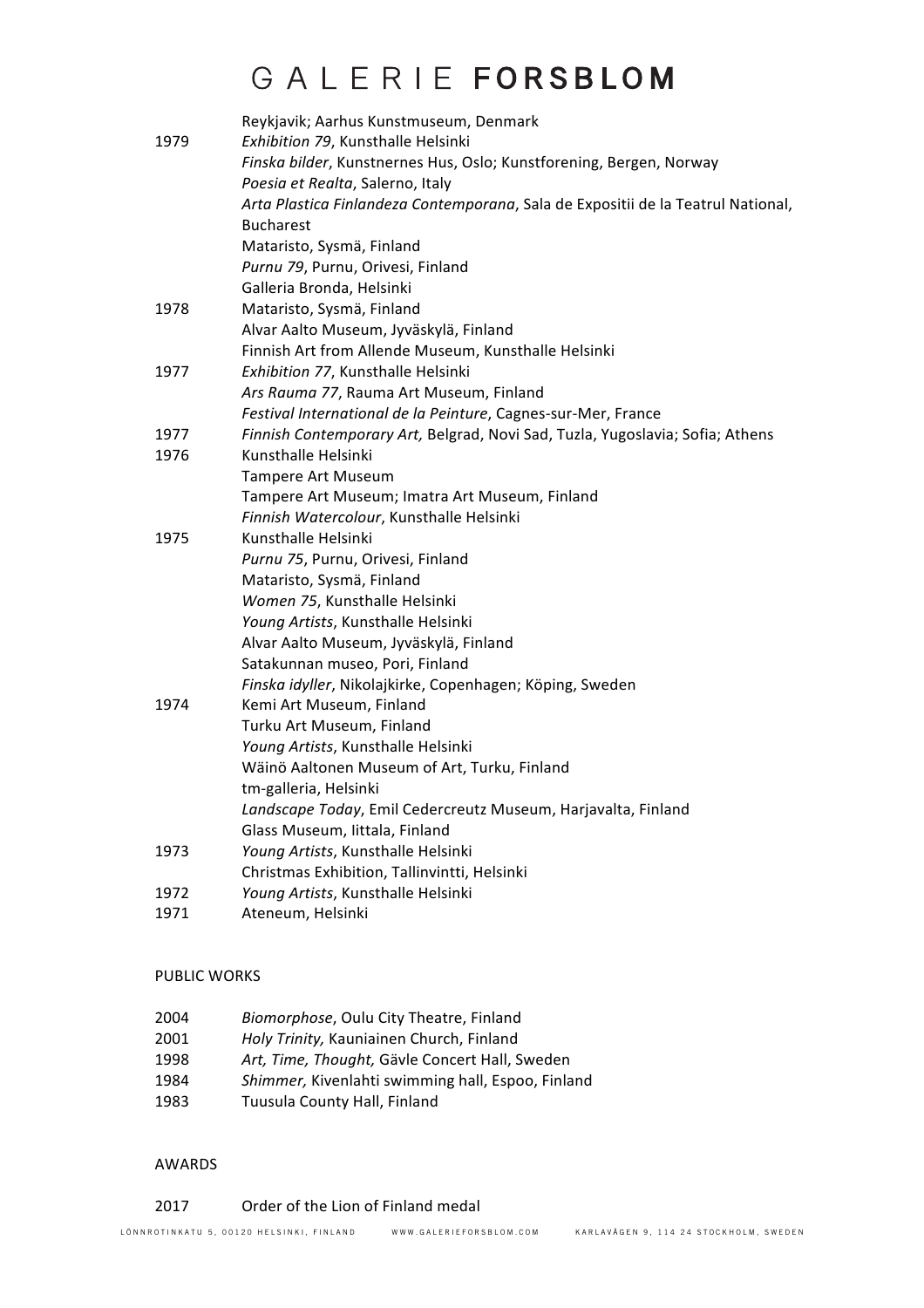# GAIFRIFFORSBIOM

- 2006 Pro Finlandia medal
- 1994 Finnish Cultural Foundation
- 1992 Ars Fennica nomination
- 1987 Award for Plastic Arts, Salon d'art contemporain de Montrouge, France
- 1984 State Prize, State committee for Plastic Arts
- 1977 Honorary award, Festival International de la Peinture, Cagnes-sur-Mer, France
- 1975 II prize, Mural painting competition for Kokkola Polytechnic, Finland
- 1974 State prize, State committee for Plastic Arts

#### COLLECTIONS

Aine Art Museum, Tornio, Finland Alko, Helsinki Amos Anderson Art Museum, Helsinki Anttolanhovi Art & Design Villas, Mikkeli, Finland Art Foundation Merita, Helsinki Bank of Finland, Art Collection Beijer, Stockholm Bistum, Helsinki Convector, Stockholm City of Copenhagen Danske Bank, Finland Didrichsen Art Museum, Helsinki EMMA - Espoo Museum of Modern Art, Finland The European Parliament's Art Collection, Brussels Finnish State Collection The Fortum Art Foundation, Finland Gävle Art Center, Sweden Gothenburg Museum of Art, Sweden Collection Heino, Helsinki Helsinki Art Museum Hämeenlinna Art Museum, Finland Joensuu Art Museum, Finland IVO, Helsinki City of Kajaani, Finland Kiasma Museum of Contemporary Art, Helsinki KOP, Helsinki City of Kouvola, Finland Kuntsi Museum of Modern Art, Vaasa, Finland City of Lahti, Finland Ludwig Forum for International Art / Sammlung Ludwig Aachen, Germany Leena and Kari Niemistö's Collection, Finland City of Mikkeli, Finland Moderna Museet, Stockholm Museet for Samtidskunst, Oslo Nokia, Helsinki Oulu Museum of Art, Finland Pekka Halonen Collection / Kuopio Art Museum, Finland Pohjola Bank Art Foundation, Finland Pori Art Museum, Finland Pyynikinlinna Collection, Finland Rooseum, Malmö, Sweden